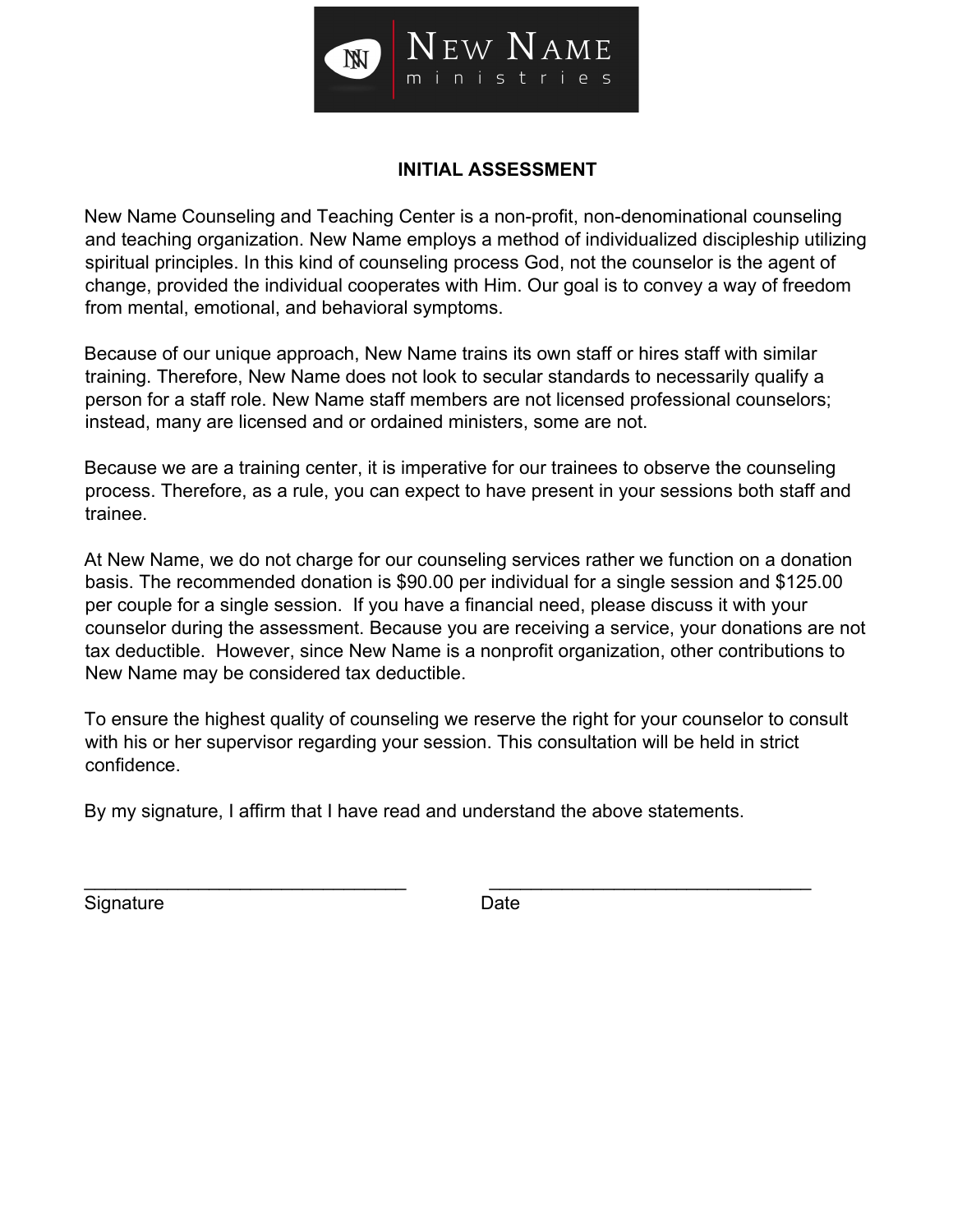

#### **CREDIT CARD INFORMATION**

**Appointment times are extremely valuable at New Name. If you absolutely must reschedule, we ask that you notify the office 24 hours in advance. If you do not call and do not keep an appointment, we ask that you make a \$90.00 donation for the missed appointment.** 

**New Name Ministries may use the following information to collect a \$90.00 donation for my missed appointment.** 

| <b>Type of Card:</b>            |  |
|---------------------------------|--|
| <b>Card Number:</b>             |  |
| <b>Expiration Date:</b>         |  |
| <b>Security Code:</b>           |  |
| <b>Name on Card:</b>            |  |
| <b>Billing Address of Card:</b> |  |

**I give New Name Ministries permission to use the above card information for appointments that were not canceled 24 hours prior to my scheduled appointment time.** 

**I understand I will be notified by email of the charge to my card. Please send the email to: \_\_\_\_\_\_\_\_\_\_\_\_\_\_\_\_\_\_\_\_\_\_\_\_\_\_\_\_\_\_\_\_\_\_\_\_\_\_\_\_\_\_\_\_\_\_\_\_\_\_\_\_\_\_\_\_\_\_\_\_\_\_\_** 

**\_\_\_\_\_\_\_\_\_\_\_\_\_\_\_\_\_\_\_\_\_\_\_\_\_\_\_\_\_\_\_\_\_\_\_ \_\_\_\_\_\_\_\_\_\_\_\_\_\_\_\_\_\_\_\_\_\_\_\_\_\_\_\_\_\_** 

**Signature Date Date**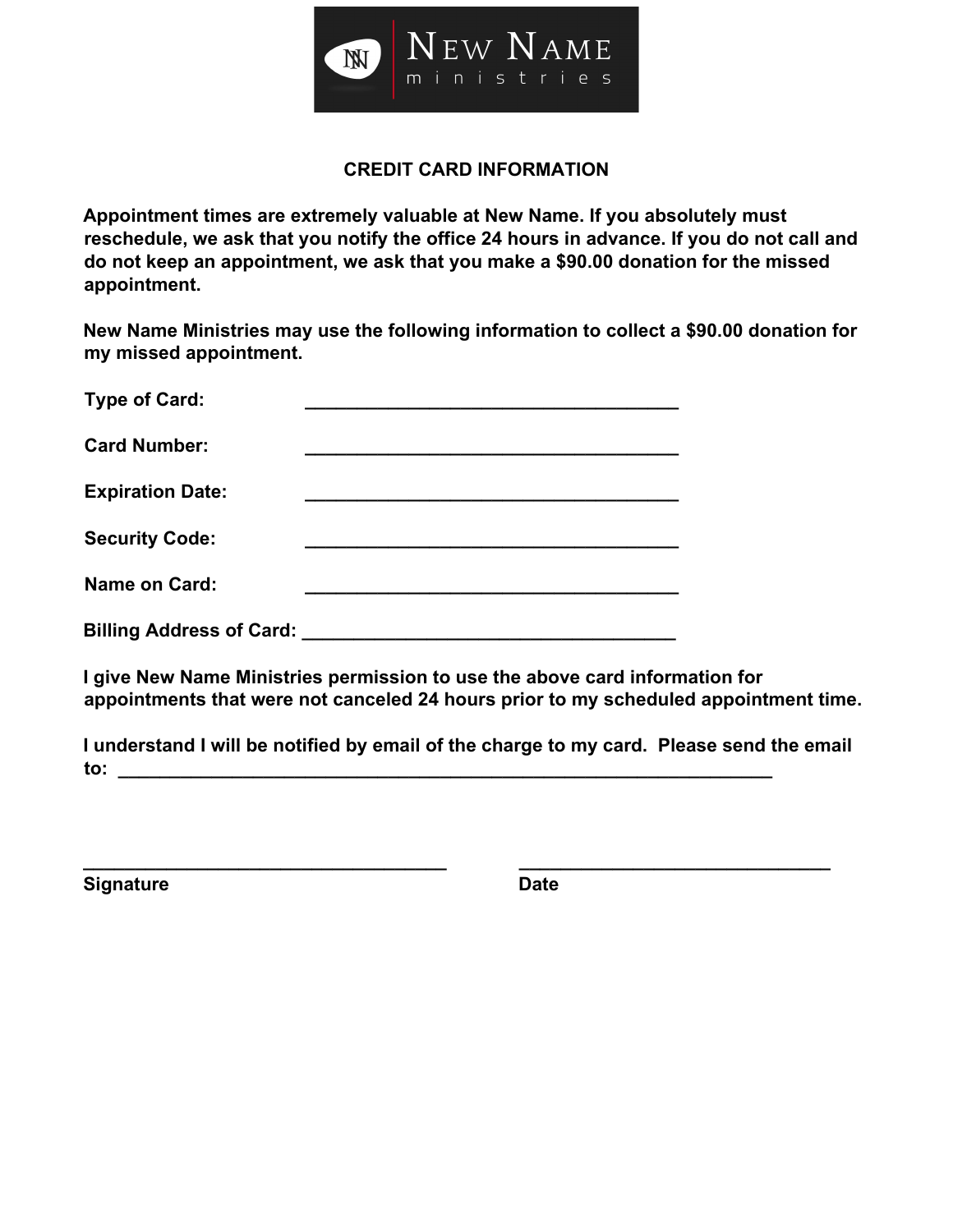

# **PERSONAL DATA**

| Last                                               | First                                                                                                                                                                                                                                |
|----------------------------------------------------|--------------------------------------------------------------------------------------------------------------------------------------------------------------------------------------------------------------------------------------|
|                                                    |                                                                                                                                                                                                                                      |
|                                                    |                                                                                                                                                                                                                                      |
|                                                    |                                                                                                                                                                                                                                      |
|                                                    |                                                                                                                                                                                                                                      |
|                                                    |                                                                                                                                                                                                                                      |
|                                                    | Marital Status: <b>William Status: William Status Communist Communist Communist Communist Communist Communist Communist Communist Communist Communist Communist Communist Communist Communist Communist Communist Communist Comm</b> |
|                                                    |                                                                                                                                                                                                                                      |
| (no.)                                              | This is your__________ marriage. This is your spouse's____________ marriage.<br>(no.)                                                                                                                                                |
| marriage)                                          | Number of Children___________ Names and ages of children (indicate if by a previous                                                                                                                                                  |
|                                                    |                                                                                                                                                                                                                                      |
|                                                    |                                                                                                                                                                                                                                      |
| Employment:                                        |                                                                                                                                                                                                                                      |
|                                                    |                                                                                                                                                                                                                                      |
| Self: Are you employed? Yes __________ No_________ | Name of Company: ______________________________Position: _______________________                                                                                                                                                     |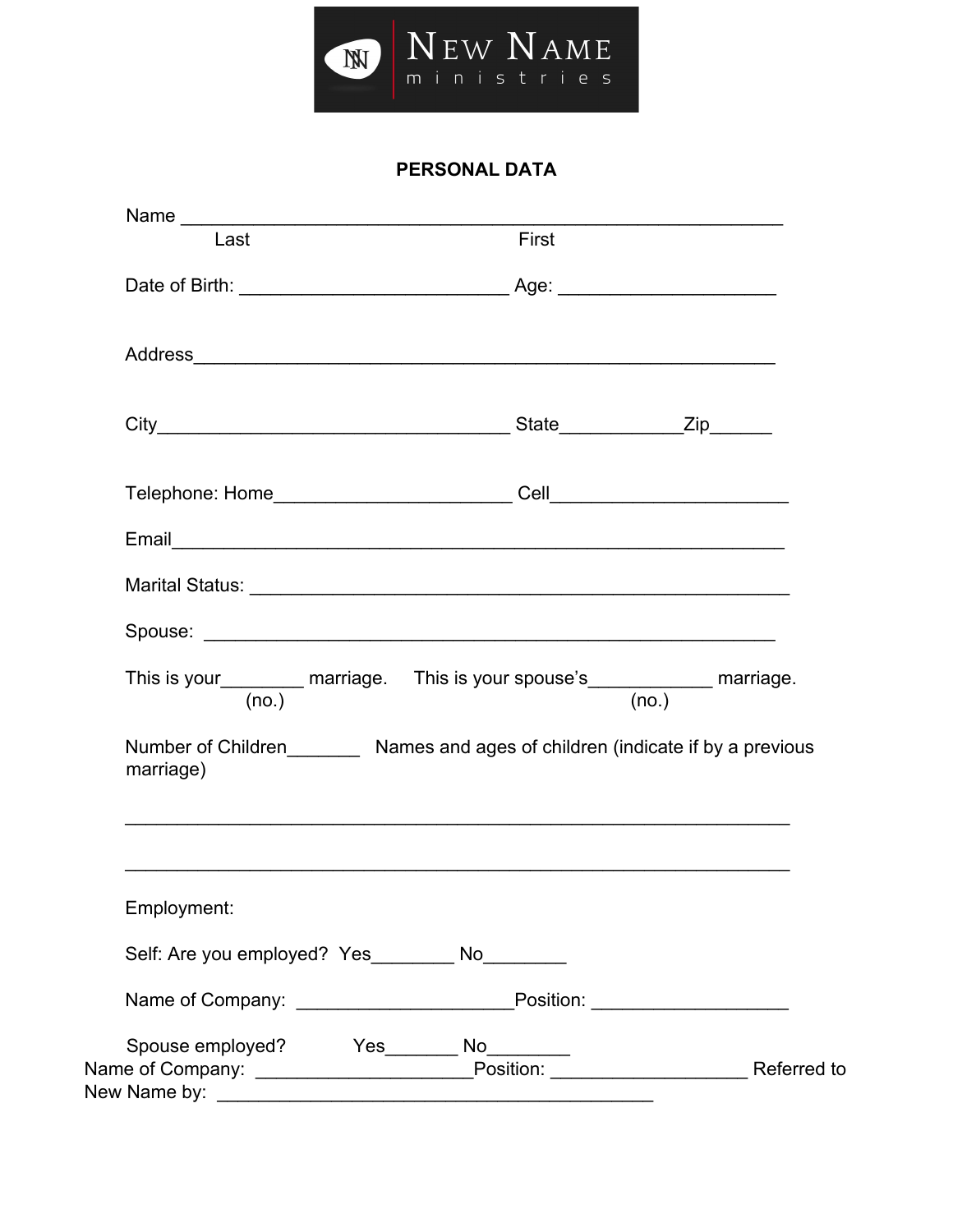

## **PRESENTING PROBLEM**

Please state in your own words the problem you are having:

Are you open to God's solution?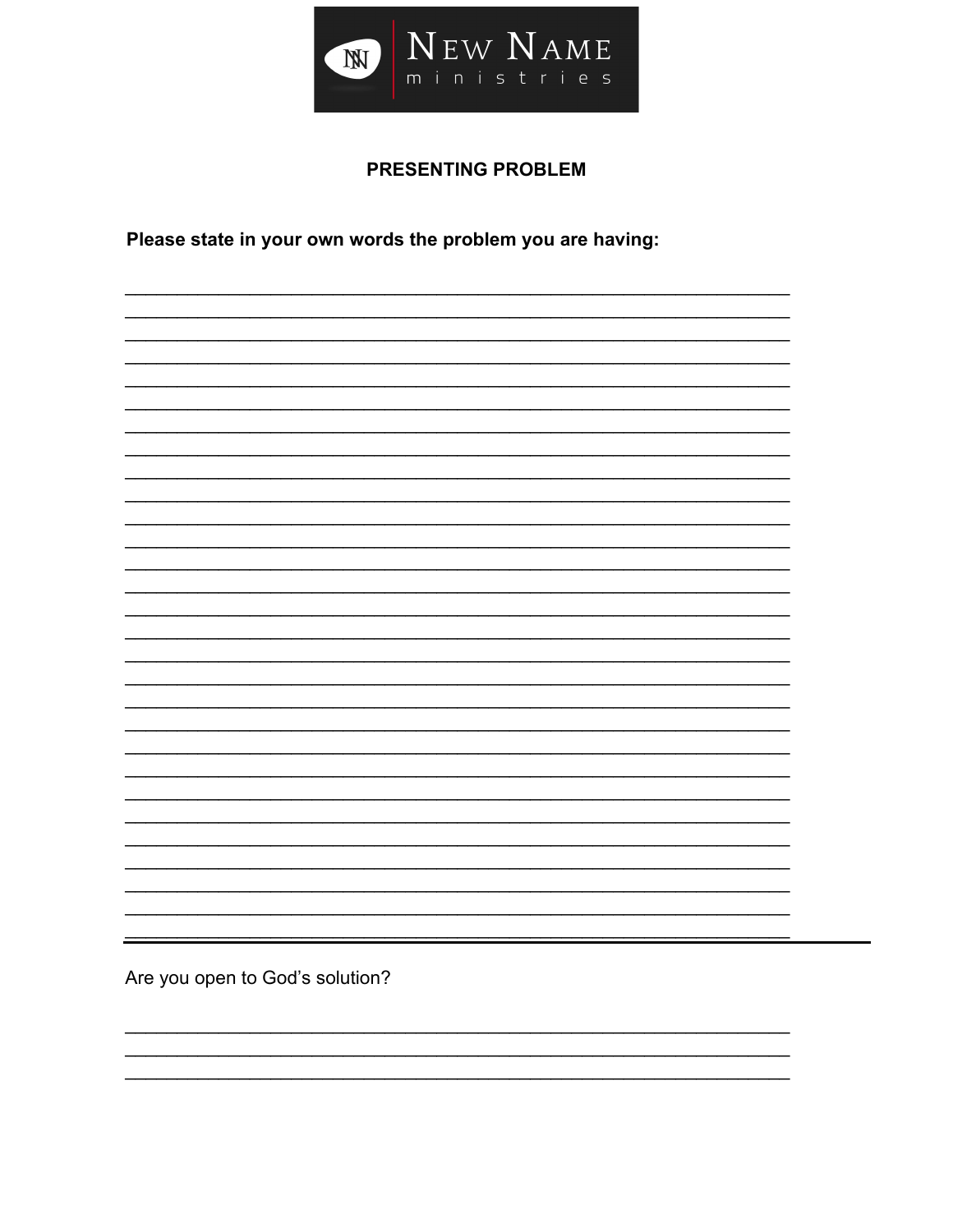

# **MEDICAL INFORMATION**

| 1. Are you presently under the care of a medical practitioner?          |                                                                                  |  |
|-------------------------------------------------------------------------|----------------------------------------------------------------------------------|--|
|                                                                         |                                                                                  |  |
| If yes, for what condition?                                             |                                                                                  |  |
| 2. Are you currently taking any prescription or non-prescription drugs? |                                                                                  |  |
|                                                                         |                                                                                  |  |
| If yes, please indicate the type.                                       |                                                                                  |  |
| health professional?                                                    | 3. Have you received at any time counseling or been under the care of any mental |  |
|                                                                         |                                                                                  |  |
| If yes, when and for what problem?                                      |                                                                                  |  |
| 4. Did the service you received help with your problem?                 |                                                                                  |  |
|                                                                         |                                                                                  |  |
| If yes, how did it help?                                                |                                                                                  |  |